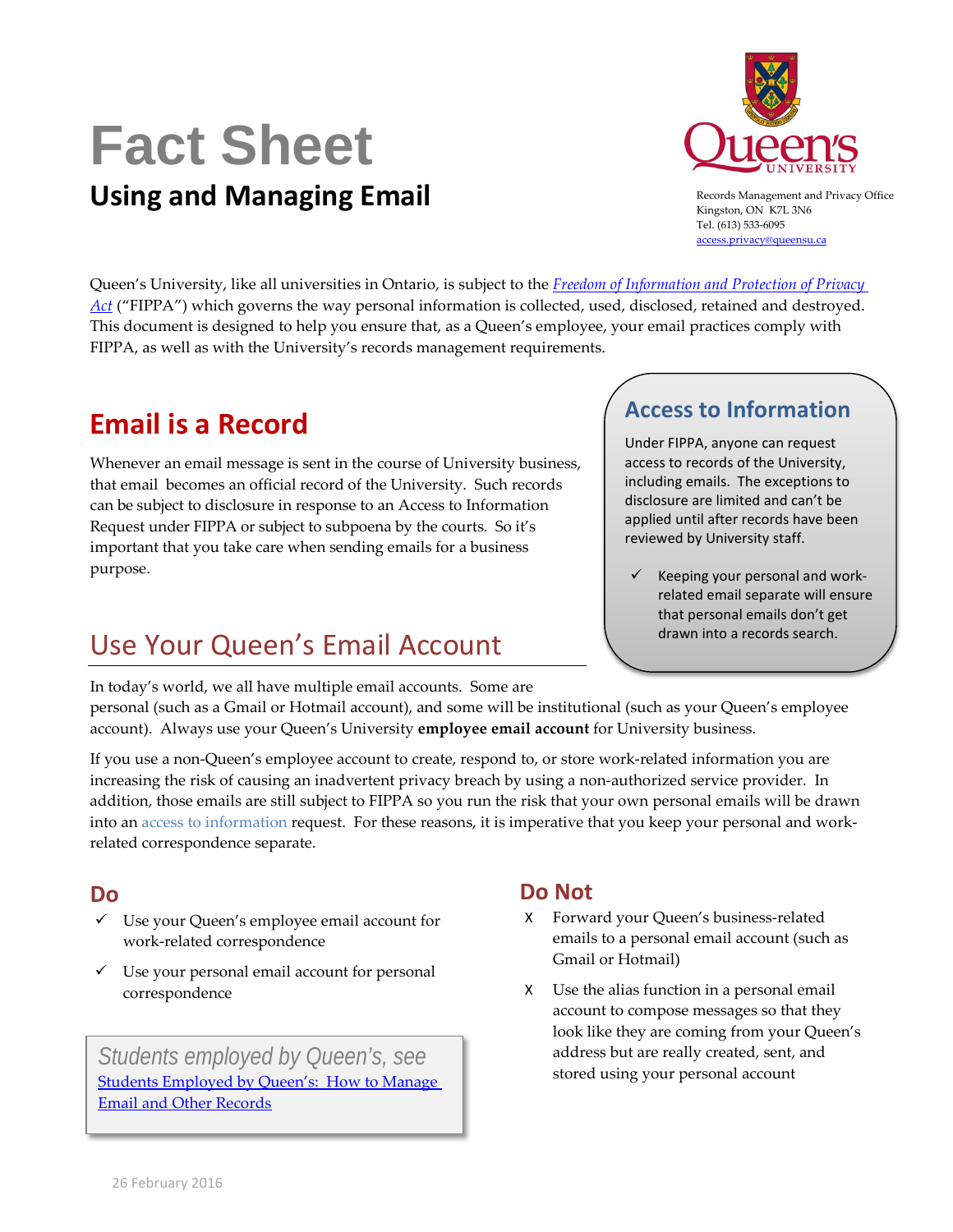# Create Email Records with Access in Mind

Because the public (including the media) has the right to access the emails that you create in the course of your job, it is important that all work-related emails be composed in a professional tone, and with the basic assumption that they might be made public under an Access to Information request.

## **Consider whether a record is necessary**

Use email when you need a record of the communication. Use the phone for preliminary discussions, or when a record is not strictly necessary.

## *Take time to learn how to use the email system properly*

ITServices tutorials: <http://www.queensu.ca/its/>

Learning and Development calendar: [http://www.queensu.ca/humanresources/e](http://www.queensu.ca/humanresources/employee-support/learning-and-development) [mployee-support/learning-and](http://www.queensu.ca/humanresources/employee-support/learning-and-development)[development](http://www.queensu.ca/humanresources/employee-support/learning-and-development)

*When you need a record:*

- $\checkmark$  To officially confirm something previously discussed
- $\checkmark$  To demonstrate due diligence

*When you do not need a record:*

- $\checkmark$  Preliminary discussions before an official decision is made
- $\checkmark$  Discussions involving opinions about others, *unless an official record of those opinions is necessary*

## **Create professional records**

Don't put anything in an email that you would be embarrassed to see on the front page of the newspaper.

#### *Always*

- Use a professional and neutral tone
- $\checkmark$  Clearly distinguish between opinion and fact
- $\checkmark$  Include only as much information as needs to be officially recorded
- $\checkmark$  Include a clear subject line and limit messages to one topic
- $\checkmark$  Copy only those who need to know

#### *Avoid*

- X Editorializing by including unnecessary personal remarks
- X Including personal information directly in the body of your email
- X Mixing personal and University business in a single email
- X Using the "Reply All" function

## **Protect personal and confidential information**

There may be times when you may need to transmit sensitive and confidential information, including personal information. With email, there is always a risk that messages will be accidentally forwarded to an unauthorized individual or opened and saved on a mobile device that is later lost, or stolen. Personal information that is lost, stolen, or disclosed to an unauthorized individual constitutes a privacy breach under FIPPA.

#### **Privacy Breach**

A privacy breach occurs whenever someone's personal information is disclosed to an unauthorized individual, either on purpose or by accident.